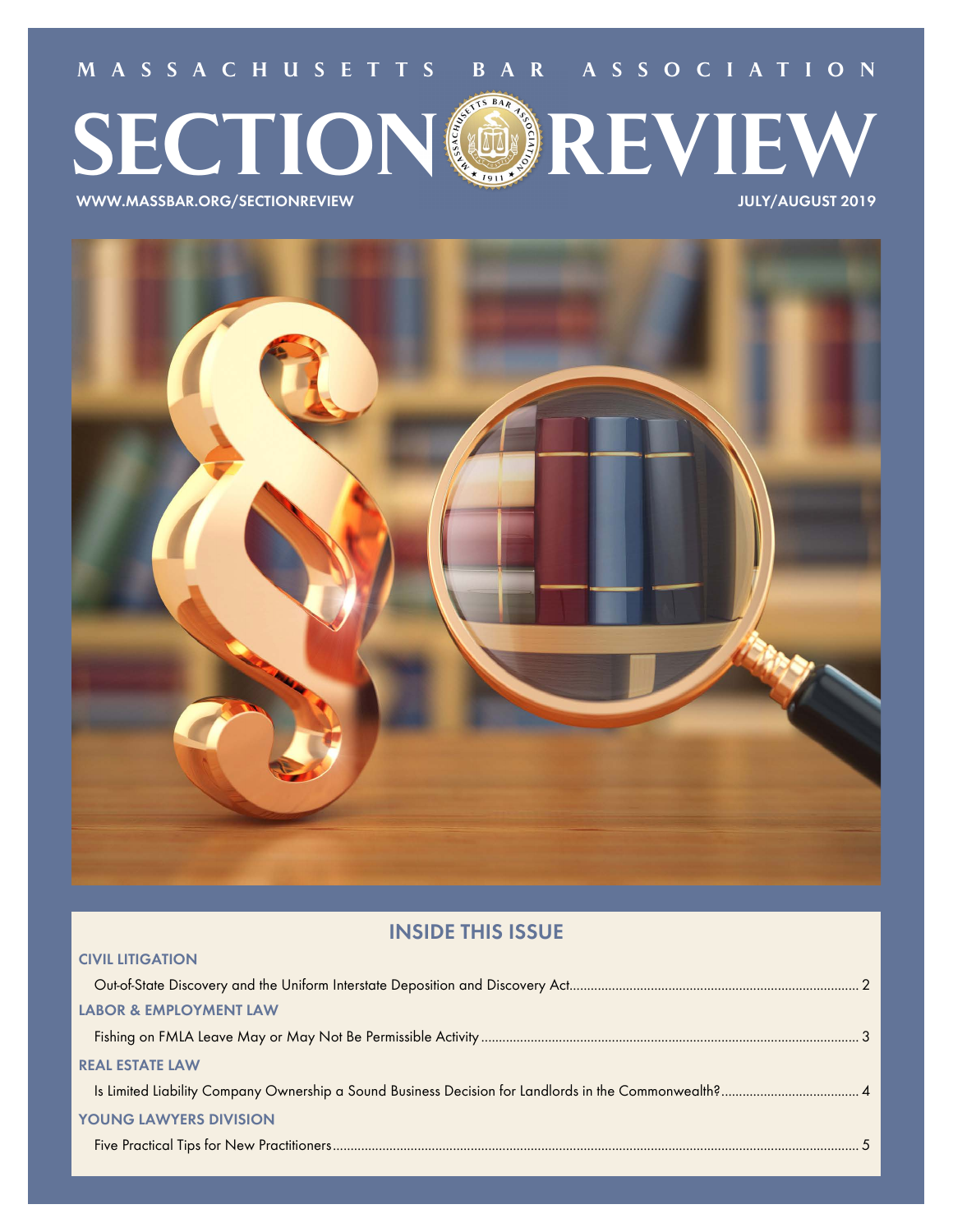# CIVIL LITIGATION

# **OUT-OF-STATE DISCOVERY AND THE UNIFORM INTERSTATE DEPOSITION AND DISCOVERY ACT**

# **BY ROSEMARY MACERO**

In today's society of high mobility, chances are that the need to secure witness discovery in a state other than Massachusetts will arise. With party witnesses, this is not an issue because the party can be made to come to Massachusetts, or acceptable alternative arrangements can be made for scheduling and location. The real problem arises with nonparty, out-of-state witnesses.

To commence the process in Massachusetts courts, the party needing the discovery uses the process of securing what is called a letter rogatory. The letter rogatory is the process in which the Massachusetts courts request the assistance of the other state's courts, under rules of comity, to aid the Massachusetts courts and secure enforceability of the discovery via the subpoena power in the other state.

For the uninitiated, a letter rogatory is secured by filing a motion in the existing Massachusetts case. The motion contains a specific request to the court in which the case is pending to issue a letter rogatory. The letter rogatory, when issued, is an official request from the Massachusetts court to the court in the state in which the witness lives, resides or can be served. The letter rogatory requests the local court or witness court to assist the Massachusetts court in securing the attendance of the witness for deposition/discovery through the witness court's enforcement power over the witness located in its jurisdiction. The issued letter rogatory is then filed in a miscellaneous action in the witness state court (by counsel admitted in the other state), and a subpoena to the witness is then issued

in the witness state court case (filed for the sole purpose of securing subpoena power) within the time and distance and other limitations of the local state law for witness subpoenas. Subpoena service is made and, if the witness does not show up, the power of the local court can be used to enforce the subpoena. This process, in New Hampshire, was known as securing a commission.

While Massachusetts procedure has not changed, many other states, including New Hampshire, Vermont, New York and 28 other states, have adopted some version of the Uniform Interstate Deposition and Discovery Act (UIDDA). (There can be slight differences between jurisdictions in the adoption of uniform laws.) The UIDDA is an effort to simplify and standardize the process of issuing subpoenas in the witness state court to secure compliance of the out-of-state, nonparty witness with the needed discovery and deposition.

The UIDDA does not change the process in the trial court state for securing the permission of the court for the requested discovery. Even if Massachusetts had adopted the UIDDA, the motion for the letter rogatory is still required. The UIDDA does attempt to streamline the procedure in the witness state.

The UIDDA, where adopted by the witness state, generally requires that the Massachusetts letter rogatory (the document allowing the deposition or discovery to proceed) and Massachusetts subpoena be issued. The Massachusetts subpoena and letter rogatory are then sent to the witness state with a subpoena that conforms to the rules of that jurisdiction (witness jurisdiction). Under the UIDDA, the witness state subpoena (and

**ROSEMARY MACERO, ESQ.**  is the president and founder of Macero Law PC, with offices in Medford. She concentrates her practice on complex litigation, including complex contracts, commercial leases, construction, real estate



litigation and specialty civil litigation cases in state and federal courts in Massachusetts, New York, Vermont and New Hampshire.

other documents, namely the letter rogatory and Massachusetts subpoena) is then sent to the appropriate court in the witness state. The witness state subpoena is then issued (signed) by a clerk or a judge in the witness state. The lawyer then makes service of the witness state subpoena (and Massachusetts documents) under the service rules of the witness state.

While the process can still be complex, the adoption of the UIDDA appears to remove the need for out-of-state counsel to file an action in witness state court to get the witness state subpoena to issue. The court issuance of the subpoena in the UIDDA jurisdiction and proper service of the witness state subpoena with the Massachusetts documents would be sufficient to secure attendance. If attendance did not occur, only then would the filing of a specific enforcement action in the courts of the witness's state be necessary.

The UIDDA is not a complete fix for the issue of cross-border discovery, but it certainly appears to be a step in the right direction.

T.

# **HOW TO SUBMIT ARTICLES**

To inquire about submitting an article to SECTION REVIEW, contact Kelsey Sadoff (KSadoff[@](mailto:DDomian@GOULSTONSTORRS.com)MassBar.org).

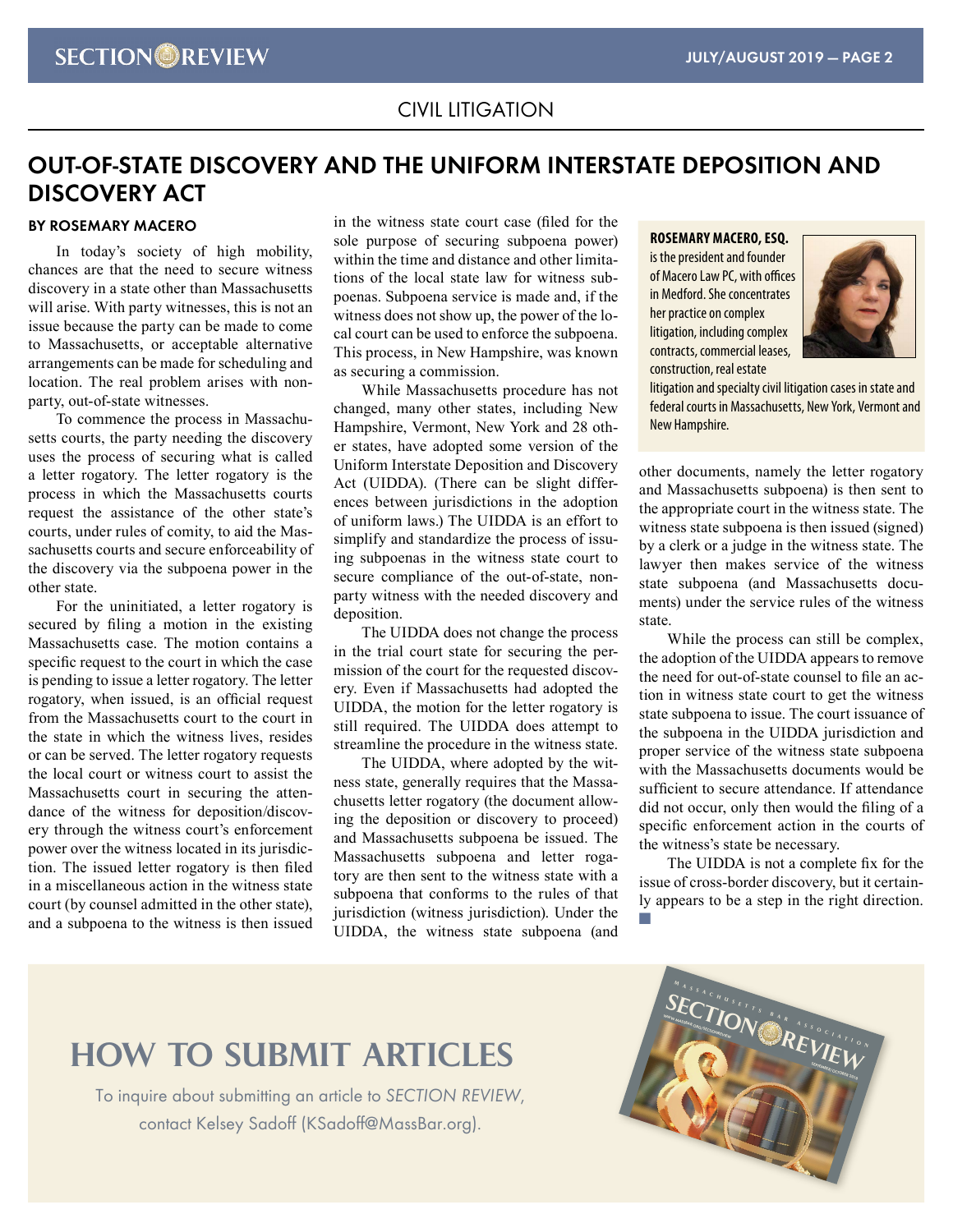# LABOR & EMPLOYMENT LAW

# **FISHING ON FMLA LEAVE MAY OR MAY NOT BE PERMISSIBLE ACTIVITY**

# **BY ANTHONY CALIFANO AND CHRIS KELLEHER**

In a recent decision, *DaPrato v. Massachusetts Water Resources Authority,* the Massachusetts Supreme Judicial Court (SJC) provided guidance to employers and employees on the type of conduct that is and is not permissible during a Family and Medical Leave Act (FMLA) leave. As is often the case, the particular circumstances are important.

In January 2015, Richard DaPrato applied for FMLA leave to recover from his upcoming foot surgery scheduled for Feb. 6, 2015. DaPrato's doctor estimated that he would need about seven weeks of leave to recover. According to his FMLA application documents, DaPrato was required to stay off his right foot for four weeks, and then he could transition to weight-bearing activities over the next three weeks. The Massachusetts Water Resources Authority (MWRA) granted DaPrato's leave request and provided him with "salary continuation" pay during his leave.

A few weeks after his surgery, DaPrato informed the MWRA that he hoped to return to work early because he could walk around with crutches. But DaPrato subsequently informed the MWRA that he would not be able to obtain his doctor's permission to return to work until March 26, 2015.

Less than five weeks into his leave, DaPrato went on vacation with his family to Mexico. Upon his return to work, the human resources (HR) department learned about his vacation and obtained video recordings depicting DaPrato walking, driving and lifting luggage out of his car before his flight. The HR director, who later testified that she "wouldn't think somebody who's seriously ill or disabled would be able to be on vacation," recommended DaPrato's termination.

After the MWRA terminated DaPrato's employment, litigation ensued. To prove his FMLA retaliation claim, DaPrato had to demonstrate that there was a but-for causal connection between his use of FMLA leave and his termination. The jury returned a verdict in DaPrato's favor, awarding nearly \$2 million in damages and attorneys' fees.

On appeal, the MWRA claimed it was entitled to a new trial based on erroneous and prejudicial jury instructions. Notably, the MWRA argued that the trial judge improperly instructed the jury not to consider DaPrato's conduct while on vacation. The instruction read:

DaPrato has not met [his burden of showing causation] if the MWRA discharged him for independent reasons, even if that discharge occurred during or after his taking of FMLA leave. A reason counts as an independent reason only if it does not include as a negative factor the fact that DaPrato took or requested leave or spent time recuperating in a particular location or in a particular manner.

The trial judge intended this instruction to be "curative" or to minimize the risk that the jury would be swayed by feelings of resentment toward DaPrato. That is because, during trial, the MWRA showed the jury pictures of DaPrato on vacation, standing on a boat and holding a large fish that he apparently just caught. The jury's exposure to these pictures, in the trial judge's opinion, was excessive. And the trial judge held that "you can't penalize someone for going on vacation during FMLA leave."

While the SJC found the above instruction to be "problematic," it held that it was not an abuse of discretion and not prejudicial to the MWRA under the circumstances. The SJC clarified that "an employer may validly consider an employee's conduct on vacation — or, for that matter, anywhere — that is inconsistent with his or her claimed reason for medical leave, when the employer has such information at the time the employer is evaluating whether leave has been properly or improperly used. … [V]acationing while on FMLA leave may take either permissible or impermissible forms."

The SJC stated that there should be "[c]areful consideration of the reasons for the medical leave and the activities undertaken" during the leave when deciding whether the employee has abused FMLA leave. By way of example, the SJC said: "An employee recovering from a leg injury may sit with his or her leg raised by the sea shore while fully complying with FMLA leave requirements but may not climb Machu Picchu without abusing the FMLA process."

According to the SJC, the fishing trip

**ANTHONY CALIFANO, ESQ.**

is a partner in the Labor & Employment department of Seyfarth Shaw LLP in Boston, where he devotes his practice to counseling employers and defending them in employment litigation.

**CHRIS KELLEHER, ESQ.** is an associate in the Labor & Employment department at Seyfarth Shaw LLP, where he focuses his practice on employment litigation and counseling.





pictures raised "legitimate questions." The SJC observed, however, that the MWRA had not seen the photographs when making its termination decision. Likewise, the MWRA was not aware of DaPrato's activities while on vacation in Mexico. The MWRA, therefore, could not have considered these things when making the termination decision. Ultimately, under the particular circumstances, the SJC held that it could not say the instruction amounted to an abuse of discretion, at least not a prejudicial one in light of "the jury's unequivocal decision in favor of DaPrato."

The MWRA also argued that the trial judge erroneously declined to instruct the jury that an employer is not liable under the FMLA if it discharges an employee based on an "honest belief" that the employee misused FMLA leave, even if that belief is mistaken. The SJC held that the judge properly declined to give such an instruction. The SJC reasoned that "honest belief" and "good faith" are defenses to damages, but not to liability.

The *DaPrato* decision is important because of the guidance it offers to employees, employers and attorneys. The SJC has cautioned that an employee's vacation during an FMLA leave is not always a valid ground to take adverse employment action. That said, if an employee uses FMLA leave to engage in conduct that is inconsistent with his stated reason for medical leave, a Massachusetts employer with knowledge of the inconsistent conduct may take adverse action against the employee.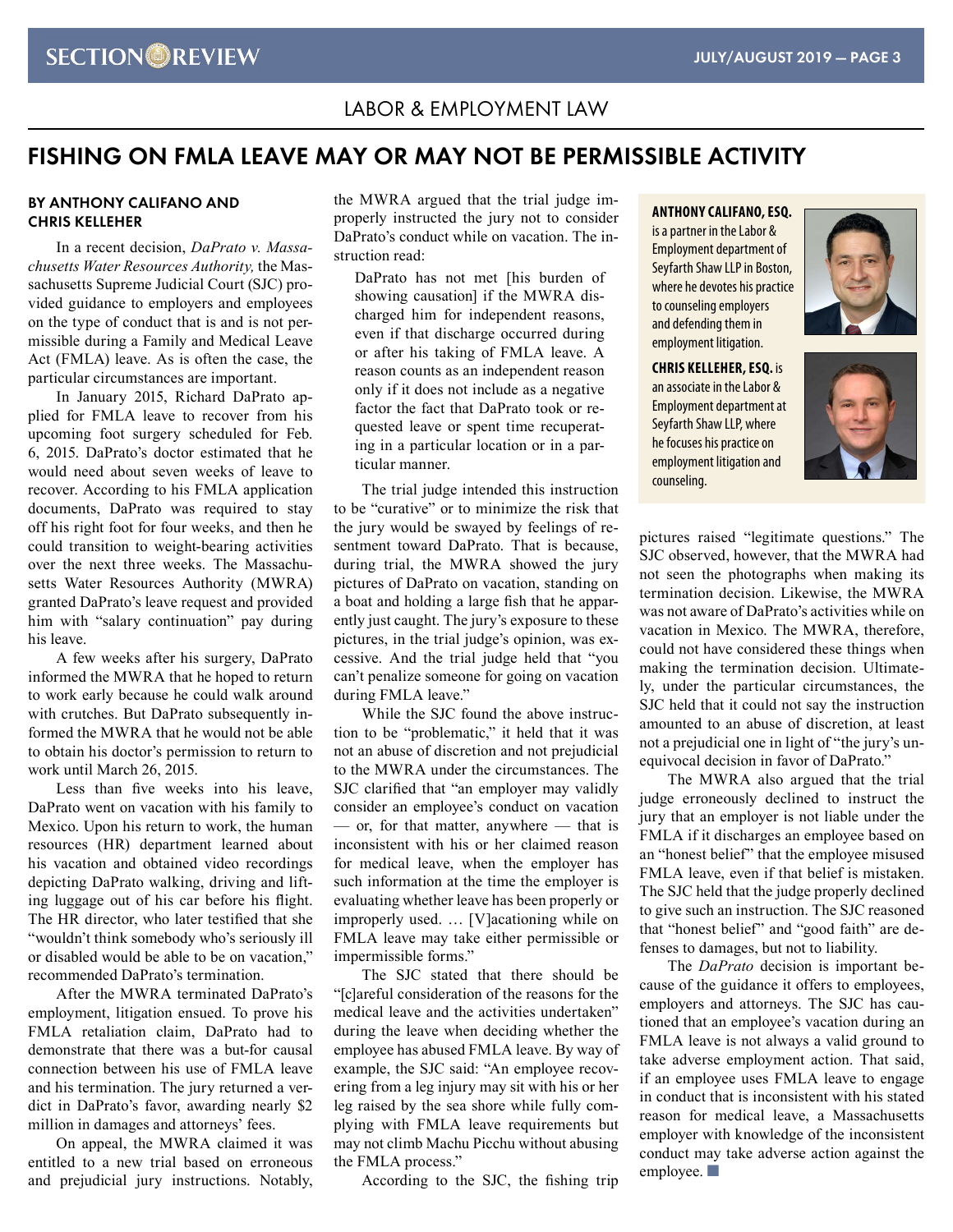# REAL ESTATE LAW

# **IS LIMITED LIABILITY COMPANY OWNERSHIP A SOUND BUSINESS DECISION FOR LANDLORDS IN THE COMMONWEALTH?**

# **BY JORDANA ROUBICEK GREENMAN AND MICHAEL LONZANA**

Business planning can be tricky. One of the trickier parts is choice of entity, especially when advising entrepreneurs who may have unwarranted confidence in their knowledge of such subjects.

Common legal advice from attorneys to investment property owners seeking liability protection is to purchase and own the subject property in a limited liability company (LLC), a "flow-through" entity that provides most, if not all, of the same protections as a corporation. In this article we will explore how ownership rights and duties for landlords are affected by holding property in an LLC, as well as potential traps attendant to such ownership.

### **LIABILITY**

As with any business, the owner of investment property in an LLC seeks protection from personal liability. The LLC is often used to protect against catastrophic exposure lying in premises liability, the type that often exceeds the coverage offered in a typical insurance policy. Many landlords convert their property ownership to an LLC out of fear of a catastrophic event that wipes out all or most of their exposed personal wealth, often accumulated after decades of sweat equity.

On the surface, the choice of an LLC is a sound business decision and an adequate vehicle to address such concerns. For the purposes of this article, we will assume the administrative record keeping requirements to maintain corporate protection are in compliance. However, once a real estate investor's portfolio expands to include many LLCs requiring a complicated structure, alternatives begin to look more and more attractive. For a few thousand dollars annually, one can purchase extensive umbrella insurance coverage. Umbrella coverage can address much of the catastrophic liability protection that served as the original motivation for the LLC. The major drawback to umbrella coverage is that there may be certain coverage exclusions that the client is not comfortable with. For example, damages arising out of lead and/or asbestos poisoning are typically excluded from coverage. Both lead paint and asbestos may lie within buildings in the commonwealth.

### **OTHER CONSIDERATIONS**

The most common issue that clients seeking LLC protection are not aware of is that an LLC landlord must be represented in court by counsel and cannot proceed pro se. Similar to a corporation, with the exception of small claims matters, an LLC cannot be represented in court proceedings by an officer or manager unless the officer or manager is an attorney licensed to practice law in the commonwealth. *See Varney Enterprises v. WMF* Inc., 402 Mass. 79 (1988). The LLC must be represented by a licensed Massachusetts attorney. The same is true for all types of business ownership, including real estate trusts. This most often presents itself in summary process eviction proceedings, where parties routinely resolve their case through mediation rather than arguing the merits in front of a judge.

In a 2018 case in which a property manager brought a summary process eviction against a tenant on behalf of the owner, the case was dismissed by the Housing Court in light of the property manager's lack of standing, as the property management company was not the "owner or lessor" and was not an attorney licensed to practice law in the commonwealth of Massachusetts. The Supreme Judicial Court (SJC) upheld this decision, affirming that a property manager does not have standing to prosecute an eviction in its name on behalf of an owner. The SJC ordered that trial courts must dismiss any summary process action in which the plaintiff is not the property owner or lessor and confirmed that anyone who is not licensed as an attorney in Massachusetts, including a property manager or owner of an LLC, cannot sign documents to be filed in court on behalf of property owners or lessors or appear in court on their behalf without engaging in the "unauthorized practice of law." In the event that an LLC owner or lessor files documents in court without retaining counsel, however, the court

# **JORDANA ROUBICEK GREENMAN, ESQ.** is an

attorney in good standing and a title agent with a solo practice in downtown Boston. Her practice consists of a broad range of real estate-related legal matters, including commercial and



residential landlord/tenant disputes, condominium association representation, general real estate litigation, and commercial and residential real estate closings. Greenman has been awarded the "Rising Star" designation in *Super Lawyer*s magazine. She is also a columnist for *Massachusetts Lawyers Journal* and *REBA News*.

# **MICHAEL LONZANA,**

**ESQ.** is a solo practitioner headquartered in Needham whose practice focuses on a wide range of real estate and business matters and disputes throughout the commonwealth of Massachusetts.



may either dismiss the case without prejudice or order that the complaint be dismissed on a specified date unless such owner or lessor retains counsel prior to that date. *See Management Services et.al. v Loretta Hatcher,* 479 Mass. 542 (2018).

In the opinion of at least one practitioner, the *Hatcher* case did not affirmatively close the book on the aforementioned issue of representation. The SJC used the terms "owner or lessor" and, to a lesser extent, "true landlord" throughout the case as a condition precedent to standing. The protagonist in *Hatcher* was a non-lawyer property manager who was admittedly acting as an agent to the landlord in entering and prosecuting the case. Nowhere in the legal discussion does the SJC affirmatively define "owner or lessor" and/or discuss the role entities play in relation to individual ownership in determining who is the

# **CONTINUED ON PAGE 5**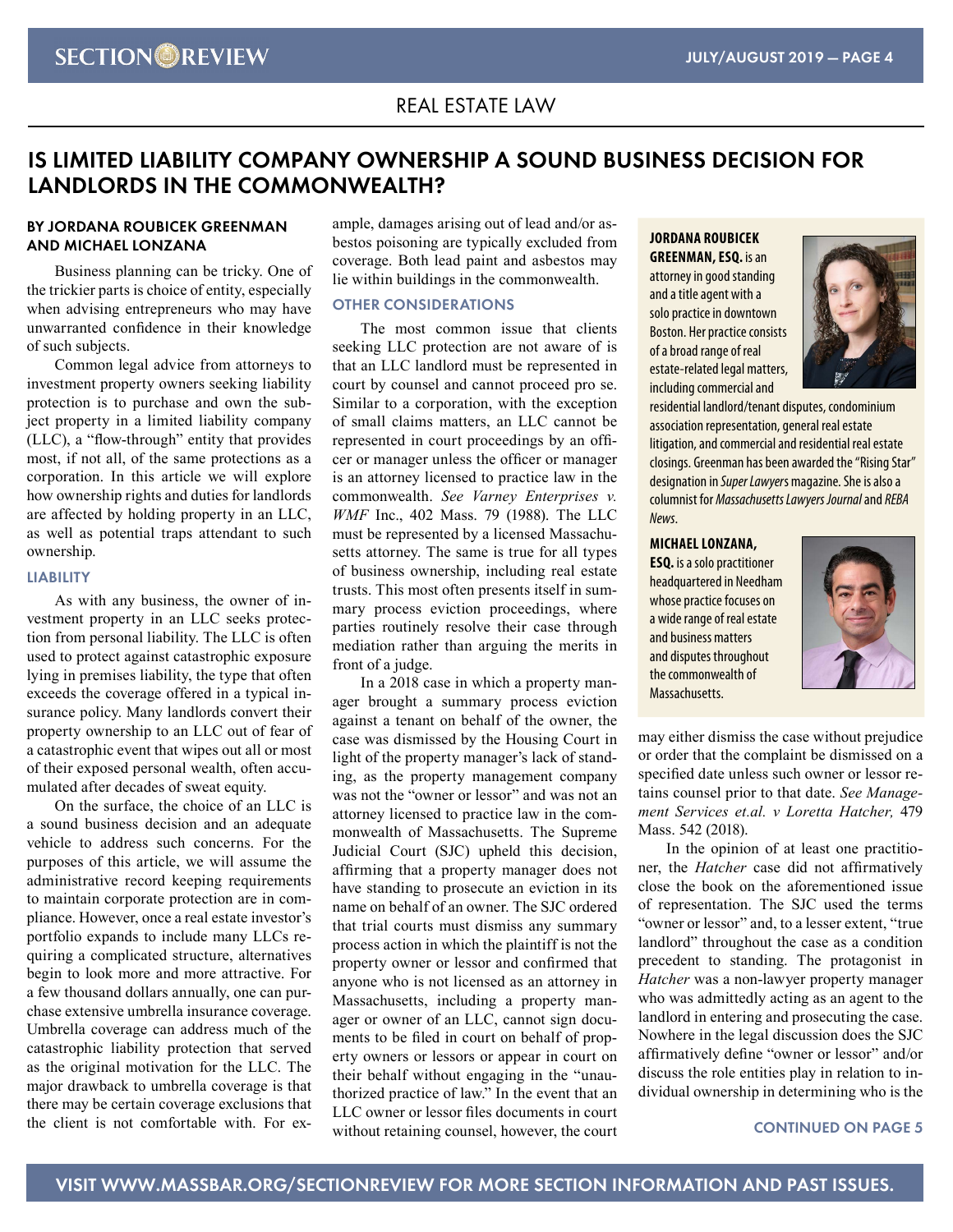# **LIMITED LIABILITY CONTINUED FROM PAGE 4**

"owner or lessor" or "true landlord." A colorable, though likely losing, argument in this regard would be that the individual behind a single-member LLC is, in fact, the "true landlord." Nonetheless, the current state of the law in the commonwealth is that no individual who is not a licensed attorney in the commonwealth who is the beneficial owner of a single-member LLC would be engaging in the unauthorized practice of law by representing the entity in court.

While the holding of the *Hatcher* case should not have come as a surprise, many landlords and property managers were frustrated in light of the fact that many had, in reality, prosecuted eviction cases without legal representation by going through the mediation process with the housing specialists and entering into agreements with tenants in lieu of appearing before a judge. The requirement of retaining counsel, of course, adds an additional expense to a process in which the property owner may already have lost a good deal of money in lost rent. Had he or she retained ownership individually, pro se representation would have remained possible, making this expense possible to avoid.

Whether retaining a lawyer is an expense that can be avoided, it is best practice for landlords to have legal representation for summary process proceedings. Some of the reasons for seeking representation include the attorney's knowledge of the law and procedure, and the attorney's familiarity with

# YOUNG LAWYERS DIVISION

# court staff and customs unique to individual courts. One role of an attorney is to be knowledgeable of the law and court rules, easing the

RE

job of the judges and clerks, thereby rendering the process more efficient.

# **CONCLUSION**

There are many reasons for an investor to choose to own an income-producing property in any number of entities. However, when choosing the appropriate entity, the investor should consider that any ownership structure outside of ownership as an individual carries with it the requirement of an attorney licensed to practice in the commonwealth of Massachusetts for any court proceedings.

# **FIVE PRACTICAL TIPS FOR NEW PRACTITIONERS**

# **BY NICOLE PAQUIN**

So, you have received your license to practice law and have been set free to zealously represent clients within the commonwealth. While there is endless advice that could be given, here are five basic tips to help new practitioners as they navigate the practice of law.

First, act with civility. The legal community may seem vast at the outset of your career, but do not be fooled: it is much smaller than it seems. Therefore, it is important to establish a good reputation from the start. An easy way to do this is to treat others as you would like, and reasonably expect, to be treated. This includes the many times when attorneys will ask you to extend professional courtesy.

A common example of a professional courtesy is a request for an extension to a deadline. A wise attorney once told me to remember that today I may be the one being asked to extend the favor, but tomorrow I would be the one asking. Despite your best efforts, there will be times when you cannot meet a deadline. Perhaps an assignment took longer than you expected. Perhaps your client was unable to immediately provide you with necessary information. Or perhaps something in your personal life distracted you from the task. Whatever the cause, there will come a time when you need an extension. Remember this when someone else asks you for one, and grant that person the professional courtesy you would like to be extended. You can be sure that if you refuse to grant the extension, counsel will return in kind when you ask for one.

That said, professional courtesy is a balancing act; you cannot grant every favor. You have a client's interests to protect. Ask yourself whether you would reasonably expect counsel to grant you the favor that has been asked of you. Moreover, do not let counsel thwart your legal position with kindness. It is easy for counsel to agree to something (for example, to supplement a discovery response), but unless counsel actually does it, the agreement is worthless.

Also, whenever a courtesy or extension is granted, or an agreement is reached, be sure to confirm in writing. A brief email stating the new deadline will save you a headache in the event that opposing counsel fails to respond by the extended date.

Second, write well. You will be judged by your written work product, which is often your first impression on counsel and the court. Sophisticated clients who require written status reports will also judge you on your writing. Always proofread. For written communications with counsel (including email), always consider what a judge might think of your writing (both substance and grammar) if it were to be filed with the court as an exhibit.

Third, check your citations. Legal documents are often written using prior versions or templates. Always remember to check the status of ("Shepardize") all cited legal authority. What might have been binding precedent

**NICOLE PAQUIN, ESQ.**  is an attorney and mediator in Newton, Massachusetts, practicing in Massachusetts and New Hampshire.



last year may not be solid grounds this year.

Fourth, know what cited cases actually say. Do not rely on case summaries. Be familiar with the facts and holdings of cases you cite, or else risk making a flimsy argument or being unprepared at hearing.

Fifth, do not forget the basics as you progress in your career and face new tasks. Know the applicable rules (such as Massachusetts Rules of Civil Procedure, Superior Court Rules, and Superior Court Standing Orders), and the Massachusetts Guide to Evidence. Drafting or answering a complaint? Know the elements of the claims. Drafting or answering discovery? Know the scope of discovery, applicable objections, and rules pertaining to electronic discovery and privilege logs. Conducting or defending a deposition? Know the scope and procedure of the deposition. Being prepared and armed with knowledge of the applicable rules will assist you as you encounter more experienced counsel throughout litigation.

Hopefully, these tips will help you avoid common pitfalls of inexperienced attorneys, and become an effective, zealous advocate for your client.